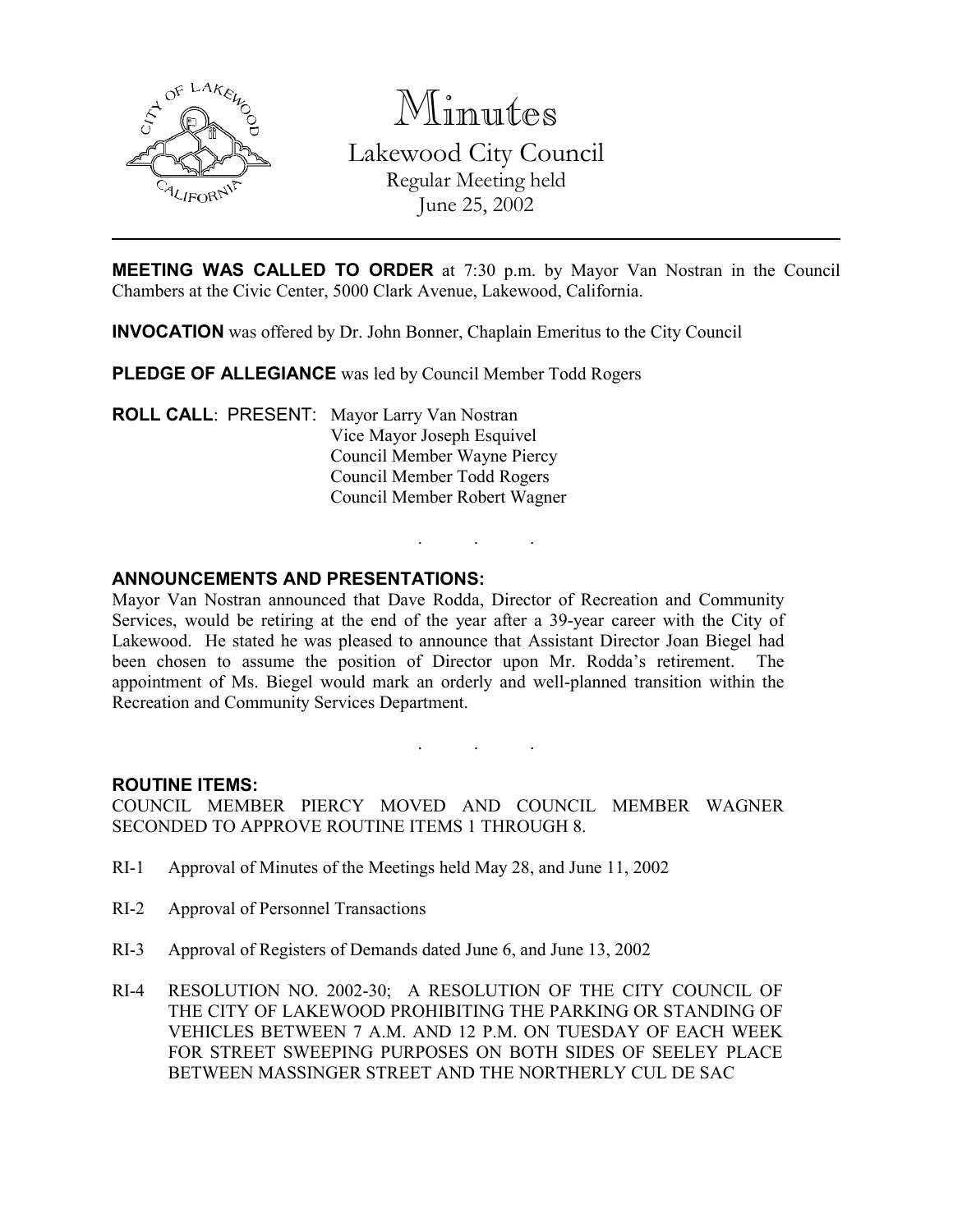### ROUTINE ITEMS: Continued

- RI-5 Approval of Monthly Report of Investment Transactions
- RI-6 RESOLUTION NO. 2002-31; A RESOLUTION OF THE CITY COUNCIL OF THE CITY OF LAKEWOOD APPROVING THE APPLICATION FOR GRANT FUNDS FOR THE SAN GABRIEL WATERSHED, SAN GABRIEL MOUNTAINS AND LOWER LOS ANGELES RIVER GRANT PROGRAM UNDER THE SAFE NEIGHBORHOOD PARKS, CLEAN WATER, CLEAN AIR, AND COASTAL PROTECTION BOND ACT OF 2000
- RI-7 RESOLUTION NO. 2002-32; A RESOLUTION OF THE CITY COUNCIL OF THE CITY OF LAKEWOOD APPROVING THE APPLICATION FOR ADDITIONAL EXCESS REVENUE GRANT FUNDS FROM THE LOS ANGELES COUNTY REGIONAL PARK AND OPEN SPACE DISTRICT FOR THE MAE BOYAR PARK IMPROVEMENTS PROJECT
- RI-8 Approval of Street Closures for July 4th Block Parties

UPON ROLL CALL VOTE, THE MOTION WAS APPROVED:

AYES: COUNCIL MEMBERS: Rogers, Esquivel, Piercy, Wagner and Van Nostran NAYS: COUNCIL MEMBERS: None

### 1.1 • CONSIDERATION OF BUDGET FOR FISCAL YEAR 2002-03

City Manager Howard Chambers displayed slides and gave a brief oral presentation stating that because of the massive deficits in the California State budget and limited revenue sources, the staff was proposing a one-year budget for the first time in 16 years. It was recommended that a one-year budget cycle be maintained until the State financial situation stabilized. He stated that the theme of the 2002-2003 budget was Community Preservation. He reviewed some of the fiscal realities the City was facing, such as the \$24 billion deficit in the State budget; the economic impacts of the September 11th terrorist attacks; proposed State fiscal reform plans; and retail competition in the region. He briefly reviewed the following Focus Areas of the budget: Intergovernmental Relations; Public Safety Programs; Infrastructure; Economic Development; Park Improvements; Water System Improvements; Waste Recycling; Storm Water "Tax"; Housing Strategy; and Technology Planning and Implementation. He also provided an overview of revenues and appropriations. He concluded by stating that the proposed budget was balanced and realistic, with emphasis on neighborhood infrastructure, parks and public safety.

. . .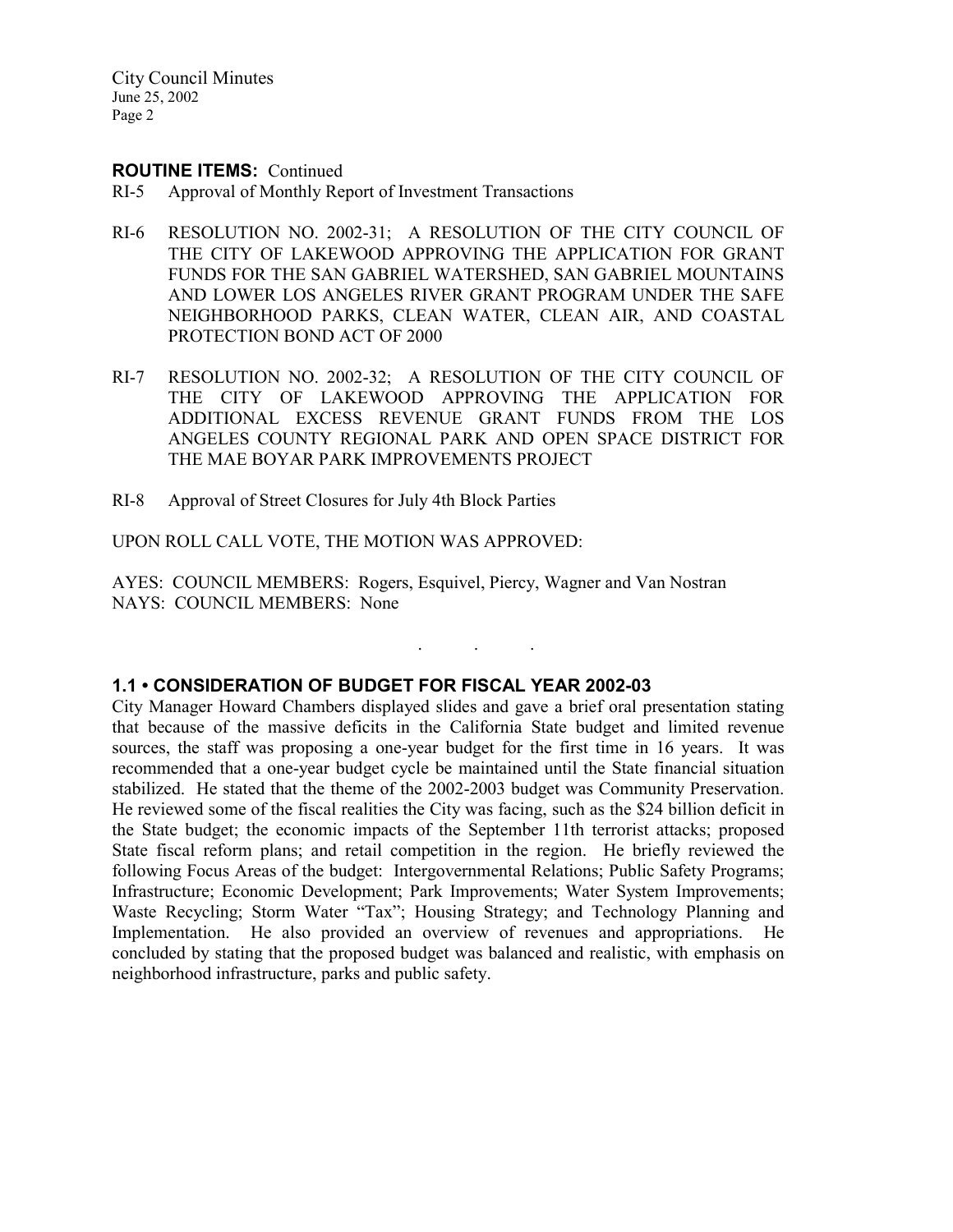1.1 • CONSIDERATION OF BUDGET FOR FISCAL YEAR 2002-03 - Continued

Captain Dave Fender, Commander of the Lakewood Sheriff's Station, provided an update of the impacts with the \$100 million shortfall in the Los Angeles County Sheriff's Department budget. He advised that Sheriff Lee Baca would be meeting with the Los Angeles County Board of Supervisors regarding that Department's budget and that upon assessment, the impacts would not be as drastic as originally feared. He noted that there had been some detention facility closures and that some specialized units had been disbanded, such as the STAR drug education program, the Asian Crime Task Force and the Identity Theft Unit. He noted that without the specialized units, the case load for local detectives would increase. He stated that Lakewood would be shifting to dedicated service from its previous regional plans. He briefly reviewed the changes in the contract rates, highlighting the newly proposed Community Resource Center to be located within the Lakewood Center Mall. He advised that with security improvements made at the Mall, crime was down by eight percent and that city-wide, crime was down by one-half of one percent – compared with other local area cities who were experiencing increased crime rates as high as 16 percent. He concluded by stating that although the impacts of the State budget deficit had meant that the proposed Sheriff Station expansion project was not feasible at this time, he encouraged the City Council to keep the project in sight.

Mayor Van Nostran opened the public hearing at 8:22 p.m. and called for anyone in the audience wishing to address the City Council on this matter. There was no response.

Mayor Van Nostran advised that item 1.1.e.5 would be considered following the closed session at the end of the meeting.

VICE MAYOR ESQUIVEL MOVED AND COUNCIL MEMBER ROGERS SECONDED TO ADOPT RESOLUTIONS NO. 2002-33 THROUGH 39 AND RESOLUTIONS NO. 2002-41 THROUGH 50.

RESOLUTION NO. 2002-33; A RESOLUTION OF THE CITY COUNCIL OF THE CITY OF LAKEWOOD AMENDING THE BUDGET FOR FISCAL YEAR 2001-2002, AND AUTHORIZING THE APPROPRIATION OF RESERVE FUNDS INTO APPROPRIATE FUNDS AS OF JUNE 30, 2002

RESOLUTION NO. 2002-34; A RESOLUTION OF THE CITY COUNCIL OF THE CITY OF LAKEWOOD DETERMINING THE TOTAL ANNUAL APPROPRIATION SUBJECT TO LIMITATION OF THE CITY OF LAKEWOOD FOR THE FISCAL YEAR 2002-2003

RESOLUTION NO. 2002-35; A RESOLUTION OF THE CITY COUNCIL OF THE CITY OF LAKEWOOD ADOPTING THE BUDGET AND APPROPRIATING REVENUE FOR THE FISCAL YEAR 2002-2003

1) RESOLUTION NO. 2002-36; A RESOLUTION OF THE CITY COUNCIL OF THE CITY OF LAKEWOOD AUTHORIZING LOANS TO LAKEWOOD CITY OF LAKEWOOD AUTHORIZING LOANS TO LAKEWOOD REDEVELOPMENT AGENCY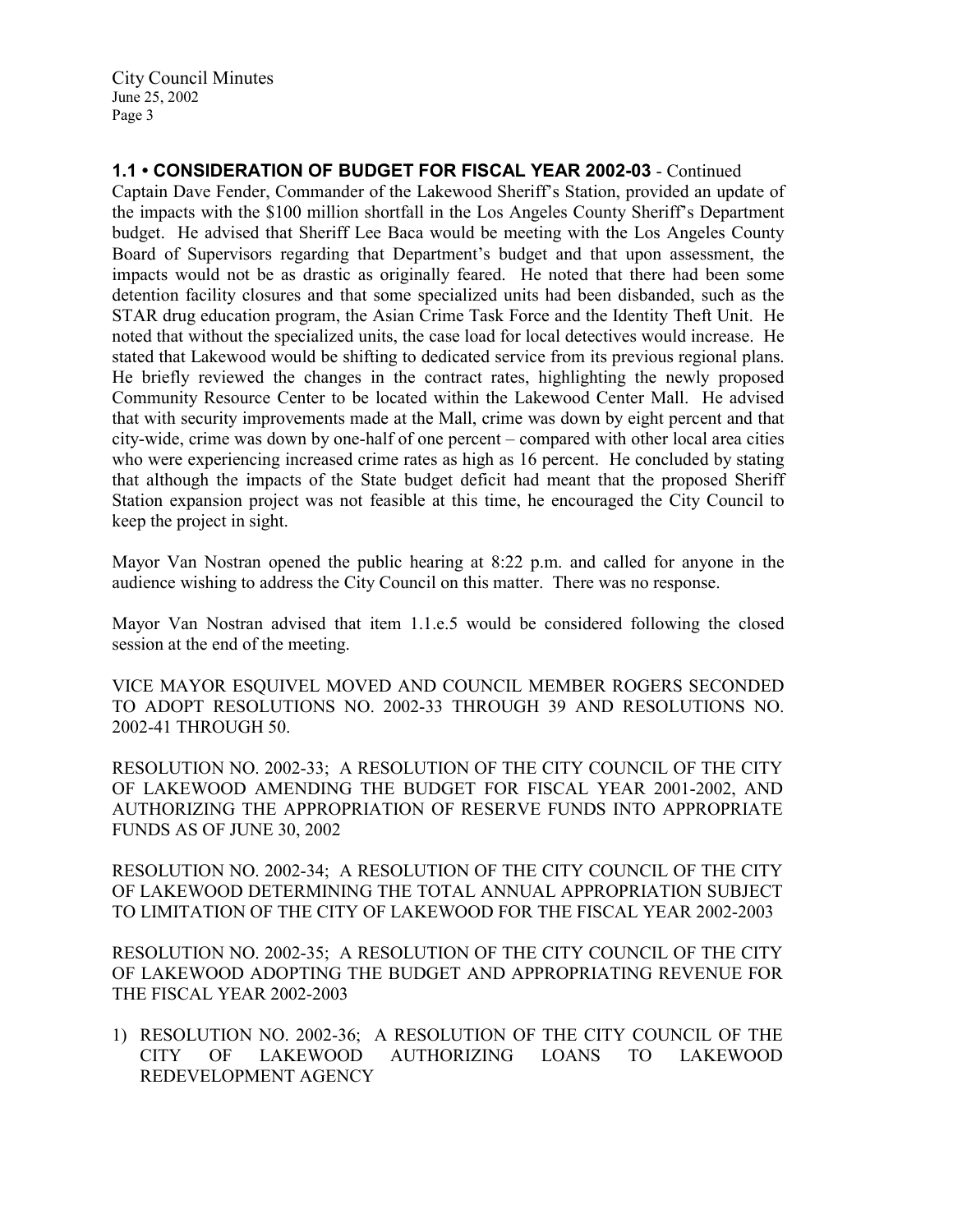- 1.1 CONSIDERATION OF BUDGET FOR FISCAL YEAR 2002-03 Continued
- 2) RESOLUTION NO. 2002-37; A RESOLUTION OF THE CITY COUNCIL OF THE CITY OF LAKEWOOD AUTHORIZING THE DIRECTOR OF FINANCE TO CERTIFY TO CITY LIGHT AND POWER LAKEWOOD, INC., THAT BASIC FEE PAYMENTS HAVE BEEN INCLUDED IN THE BUDGET
- 3) RESOLUTION NO. 2002-38; A RESOLUTION OF THE CITY COUNCIL OF THE CITY OF LAKEWOOD PERTAINING TO THE EMPLOYEE BENEFITS AND THE CLASSIFICATION AND COMPENSATION OF CITY OFFICERS AND EMPLOYEES, AND ESTABLISHING EMPLOYEE BENEFITS, DEFINING THE CONDITIONS AND HOURS OF EMPLOYMENT, AND ADOPTING A CLASSIFICATION AND COMPENSATION PLAN FOR CITY OFFICERS AND EMPLOYEES
- 4) RESOLUTION NO. 2002-39; A RESOLUTION OF THE CITY COUNCIL OF THE CITY OF LAKEWOOD REPEALING RESOLUTION NO. 2001-29 PERTAINING TO HOURLY-RATED PART-TIME EMPLOYEES AND ENACTING A PERSONNEL RESOLUTION ESTABLISHING THE COMPENSATION, RULES AND REGULATIONS PERTAINING TO HOURLY-RATED PART-TIME EMPLOYEES
- 6) RESOLUTION NO. 2002-41; A RESOLUTION OF THE CITY COUNCIL OF THE CITY OF LAKEWOOD AMENDING RESOLUTION NO. 76-102 PERTAINING TO THE CITY ATTORNEY'S RETAINER AGREEMENT
- 7) RESOLUTION NO. 2002-42; A RESOLUTION OF THE CITY COUNCIL OF THE CITY OF LAKEWOOD AMENDING AND RENEWING A COMMUNITY RECREATION PROGRAM AGREEMENT WITH THE ABC UNIFIED SCHOOL DISTRICT
- 8) RESOLUTION NO. 2002-43; A RESOLUTION OF THE CITY COUNCIL OF THE CITY OF LAKEWOOD AMENDING AND RENEWING AN AGREEMENT BETWEEN THE CITY OF LAKEWOOD AND COMMUNITY FAMILY GUIDANCE CENTER PROVIDING COUNSELING SERVICES FOR FAMILIES AND JUVENILE RESIDENTS OF THE CITY OF LAKEWOOD FOR THE FISCAL YEAR 2002-2003
- 9) RESOLUTION NO. 2002-44; A RESOLUTION OF THE CITY COUNCIL OF THE CITY OF LAKEWOOD AMENDING AND RENEWING AN AGREEMENT BETWEEN THE CITY OF LAKEWOOD AND FAMILY SERVICE OF LONG BEACH, HOMEMAKER PROGRAM, PROVIDING HOMEMAKER SERVICES TO LAKEWOOD RESIDENTS FOR THE FISCAL YEAR 2002-2003
- 10) RESOLUTION NO. 2002-45; A RESOLUTION OF THE CITY COUNCIL OF THE CITY OF LAKEWOOD AMENDING AND RENEWING AN AGREEMENT BETWEEN THE CITY OF LAKEWOOD AND LAKEWOOD MEALS ON WHEELS FOR THE FISCAL YEAR 2002-2003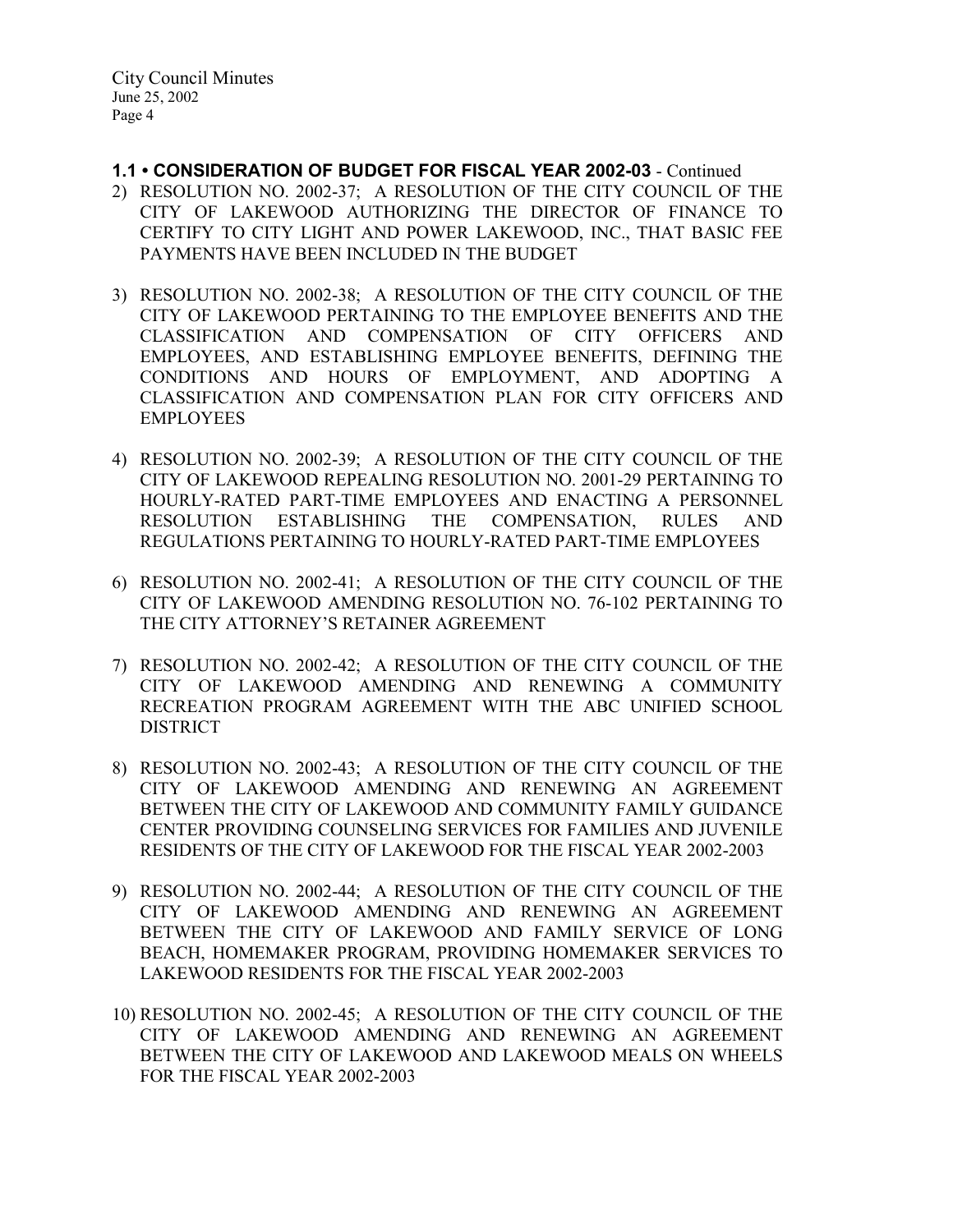- 1.1 CONSIDERATION OF BUDGET FOR FISCAL YEAR 2002-03 Continued 11) RESOLUTION NO. 2002-46; A RESOLUTION OF THE CITY COUNCIL OF THE CITY OF LAKEWOOD AMENDING AND RENEWING AN AGREEMENT BETWEEN THE CITY OF LAKEWOOD AND PATHWAYS VOLUNTEER HOSPICE. INC. PROVIDING IN-HOME MEDICAL SERVICES FOR TERMINALLY ILL RESIDENTS OF THE CITY OF LAKEWOOD FOR THE FISCAL YEAR 2002- 2003
- 12) RESOLUTION NO. 2002-47; A RESOLUTION OF THE CITY COUNCIL OF THE CITY OF LAKEWOOD AMENDING AND RENEWING AN AGREEMENT BETWEEN THE CITY OF LAKEWOOD AND RETIRED SENIOR VOLUNTEER PROGRAM (RSVP), A NON-PROFIT CORPORATION, FOR THE FISCAL YEAR 2002-2003
- 13) Approval of an Agreement with Su Casa Family Crisis Center
- 14) Approval of Renewal of Agreement with Mothers-At-Work
- 15) Renewal of Agreement for Custodial Services with Advanced Building Maintenance
- 16) Approval of Amendment to Agreement for Animal Control Services with Southeast Area Animal Control Authority
- 17) Approval of Extension of Agreement for Construction Management/Inspection Services with BDA Associates
- 18) Approval of Extension of Agreement for Engineering and Traffic Survey Services with Newport Traffic Studies
- 19) Approval of Extension of Agreement for Hardscape Maintenance with Kalban, Inc.
- 20) Approval of Agreement for Engineering Services with Associated Soils Engineering, Inc.
- 21) Approval of Extension of Agreement for HVAC Maintenance Services with Barr Engineering
- 22) Approval of Agreement for Solid Waste and Storm Water Consulting Services with S.C.S. Consultants
- 23) Approval of Amendment to Transportation Planning and Engineering Services Agreement with LSA Associates, Inc.
- 24) Approval of Agreement for Fire and Security Alarm Services with Sonitrol of Long Beach

25) Approval of Agreement for Fire Protection Equipment Maintenance Services with Pro Tech Fire Protection Company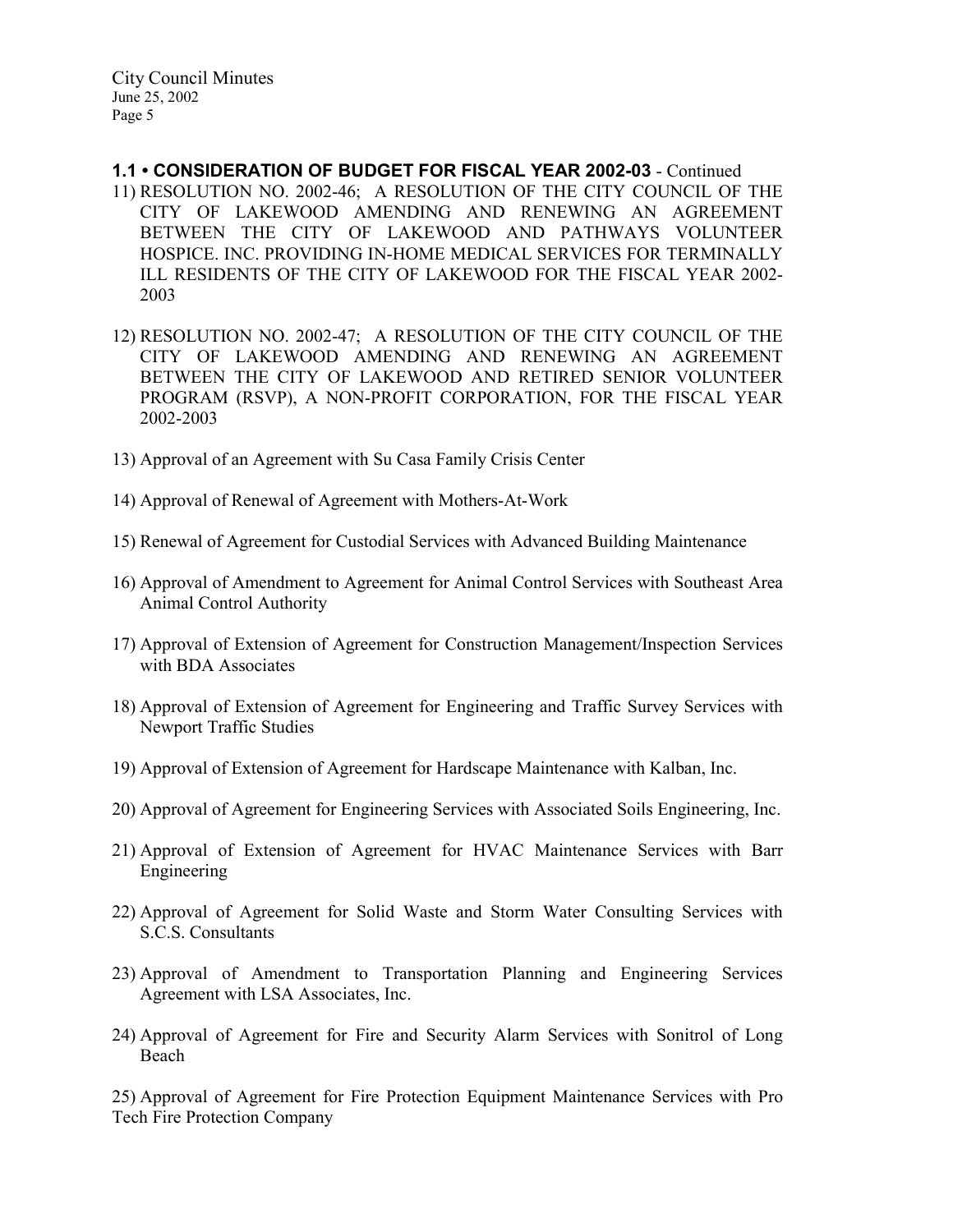# 1.1 • CONSIDERATION OF BUDGET FOR FISCAL YEAR 2002-03 - Continued

- 26) Approval of Agreement for Roof Warranty Inspection/Maintenance Services with AM Technologies, Inc.
- 27) Approval of Agreement for Elevator Maintenance Services with Schindler Elevator Corporation
- 28) Approval of Supplemental Agreement with Affiliated Computer Services (ACS)
- 29) Approval of Agreement for Auditing Services with Diehl Evans
- 30) Approval of Amendment to Agreement with the Lakewood Redevelopment Agency for Access to Services and Facilities
- 31) Approval of Agreement for Document Imaging System Maintenance and Support
- 32) RESOLUTION NO. 2002-48; A RESOLUTION OF THE CITY COUNCIL OF THE CITY OF LAKEWOOD APPROVING AMENDMENT TO THE AGREEMENT WITH THE GREATER LAKEWOOD CHAMBER OF COMMERCE FOR ADVERTISING AND PROMOTION SERVICES
- 33) Approval of Renewal of Agreement for Helicopter Maintenance with AirFlite, Inc.
- 34) Approval of Agreement for Page Composition, Printing and Preparation for Mailing of the City Newsletter
- 35) RESOLUTION NO. 2002-49; A RESOLUTION OF THE CITY COUNCIL OF THE CITY OF LAKEWOOD AMENDING THAT CERTAIN AGREEMENT BETWEEN THE CITY OF LAKEWOOD AND JOE A. GONSALVES AND SON, INC.
- 36) Approval of Agreement with J. D. Franz Research Services for Community Surveys
- 37) Approval of Audio Visual Equipment/Services Fee Schedule for the Centre and Video Production Services/Facilities Fee Schedule
- 38) Approval of Agreement for GIS Services with California State University, Long Beach
- 39) Approval of Renewal of Agreement with Fair Housing Consulting Services
- 40) Approval of Extension of Reimbursement Agreements for Long Beach Transit
- 41) RESOLUTION NO. 2002-50; A RESOLUTION OF THE CITY COUNCIL OF THE CITY OF LAKEWOOD APPOINTING WILLIAM HOLT AS CITY PROSECUTOR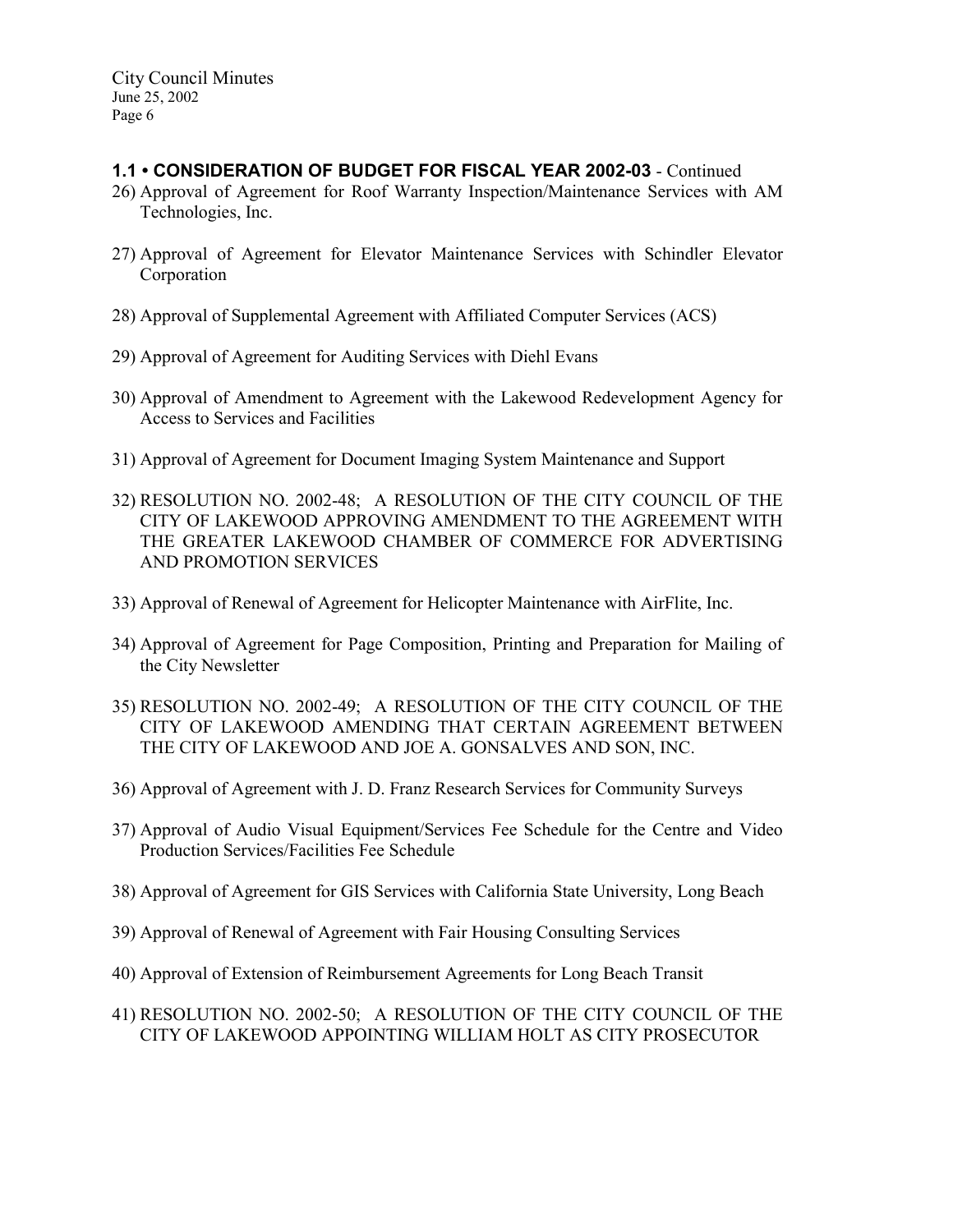1.1 • CONSIDERATION OF BUDGET FOR FISCAL YEAR 2002-03 - Continued UPON ROLL CALL VOTE, THE MOTION WAS APPROVED:

AYES: COUNCIL MEMBERS: Rogers, Esquivel, Piercy, Wagner and Van Nostran NAYS: COUNCIL MEMBERS: None

COUNCIL MEMBER ROGERS MOVED AND COUNCIL MEMBER PIERCY SECONDED TO APPROVE ITEMS 1.1.e.13 THROUGH 1.1.e.41. UPON ROLL CALL VOTE, THE MOTION WAS APPROVED:

AYES: COUNCIL MEMBERS: Rogers, Esquivel, Piercy, Wagner and Van Nostran NAYS: COUNCIL MEMBERS: None

Monsignor Ronald Royer of St. Pancratius Church thanked the City Council for their support at his recent retirement dinner. He characterized Lakewood as an outstanding City in which to live, with a great community spirit.

. . .

Mayor Van Nostran wished the Monsignor well in his retirement and stated that he would be missed.

. . .

# 1.2 • LOCAL LAW ENFORCEMENT BLOCK GRANT 2002, PUBLIC SAFETY COMMITTEE AND ADVISORY BOARD RECOMMENDATIONS

Mayor Van Nostran advised that the Public Safety Committee was recommending the City Council authorize the City Manager to complete the application for the 2002 Local Law Enforcement Block Grant and appropriate \$11,627 of general funds as the local match.

Mayor Van Nostran opened the public hearing at 8:28 p.m. and called for anyone in the audience wishing to address the City Council on this matter. There was no response.

VICE MAYOR ESQUIVEL MOVED AND COUNCIL MEMBER ROGERS SECONDED TO APPROVE THE COMMITTEE'S RECOMMENDATION. UPON ROLL CALL VOTE, THE MOTION WAS APPROVED:

AYES: COUNCIL MEMBERS: Rogers, Esquivel, Piercy, Wagner and Van Nostran NAYS: COUNCIL MEMBERS: None

. . .

At 8:28 p.m., the Regular Meeting of the City Council was recessed for the Meeting of the Lakewood Redevelopment Agency. At 8:31 p.m., the City Council Meeting was reconvened.

. . .